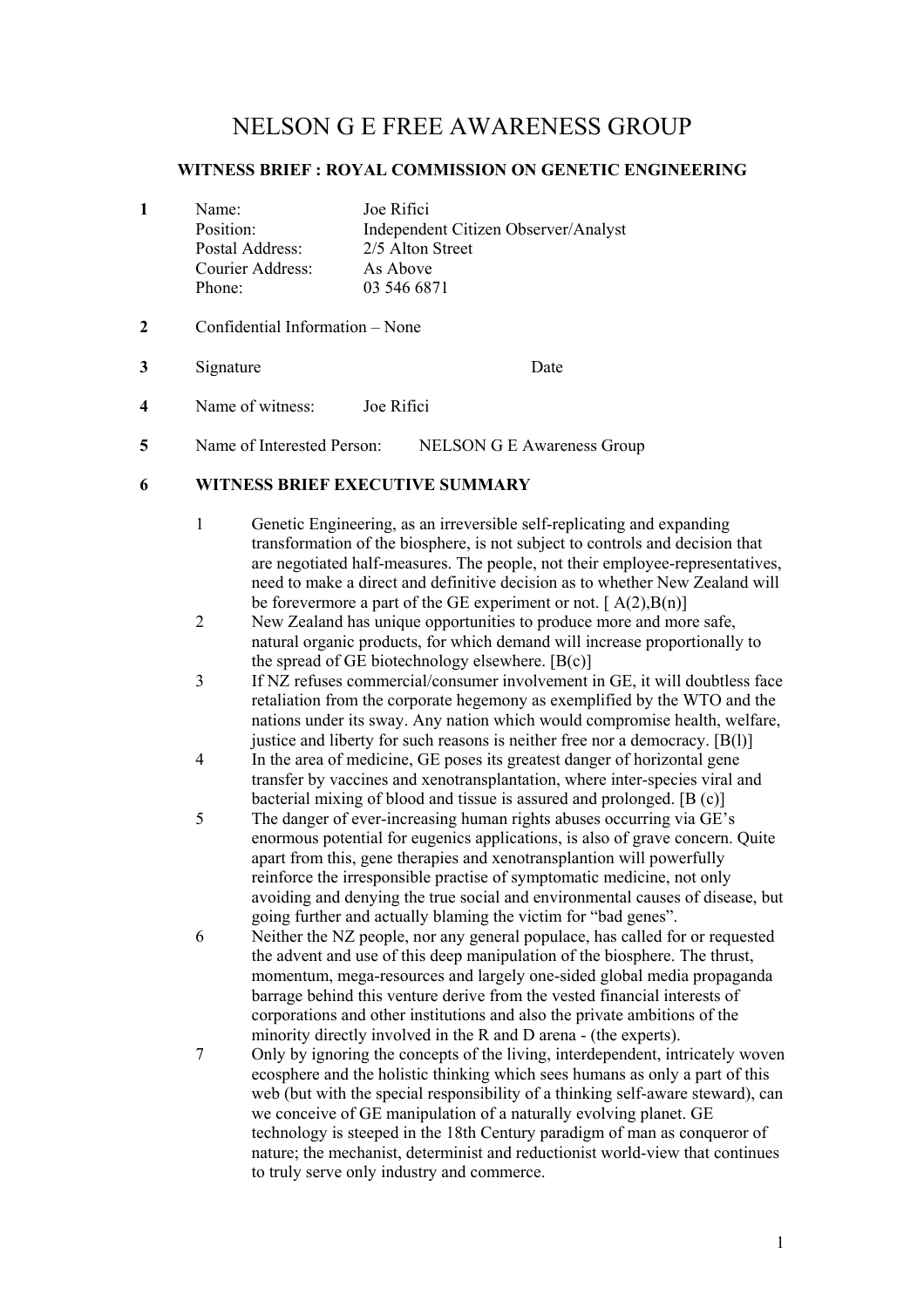8 GE is a turning point for this planet and for human values. If we venture down this technological track there will be no going back. A global experiment of this profundity and scope has never before been imaginable. Why should we engage in it? For whose benefit? Who is promoting it? Can we believe the magnanimous, humanitarian motivations - continually trotted out as its justification? Is it sane to simply allow a revolution of this magnitude in our shared bioshpere? These are the questions of consequence which never reach the eyes and ears of the experiments' subjects.

# **7 EVIDENCE BY SECTION SECTION A: RECOMMENDATIONS**

# A (2) **SUMMARY**

9 A binding referendum from a fully informed citizenry on a GE utilising versus GE Free NZ. If NZ desires GE utilisation then a second question would pose the choice of free utilisation versus a strictly enforced moratorium on any product or process until conclusively proven safe by long-term testing.

## **RESPONSE**

- 10 On such a profound issue, the will of the people, after they are thoroughly informed by government, should be ascertained directly by a binding referendum on NZ utilisation versus banning of genetic engineering.
- 11 In fairness to all parties and utilising the precautionary principle, a first step should be an immediate and strictly enforced moratorium imposed on all forms of genetic engineering and biotechnology, and the presence of its products in NZ. This moratorium should continue on all GE processes and products until they have been conclusively proven safe. The burden and total expense of this proof needs to be placed on the corporations or organisations promoting and applying for GE utilisation, both in funding the original safety research and in funding duplication of results by government laboratories to confirm them as accurate.

#### Section B **RELEVANT MATTERS**

#### B(c) **SUMMARY**

- 12 Disruption of the ecosphere has many precedents in the damage done by far less powerful technologies that have artificially recombined nature.
- 13 Avoidance of GE would preserve some NZ independence from transnational corporate control of our primary production activities. It would protect existing farmers from unjustly being exposed to cross-infection by GE crops, thereby retaining their choice to be GE free, especially as non GE and organic crops are commanding premium prices as exports.
- 14 GE biotechnolgy would not contribute to individual responsibility for health, disease prevention and environmental/social regeneration but, instead, to a continuation of non-holistic, symptomatic, and high priced medical practices.
- B(c)i 15 Corporate and other financial interests will be the major beneficiaries of GE utilisation. Environmental and human health risks will be borne by the entire population and proprietary rights will ensure price hikes to consumers.
- B(c)ii 16 Animal rights abuse will also dramatically increase.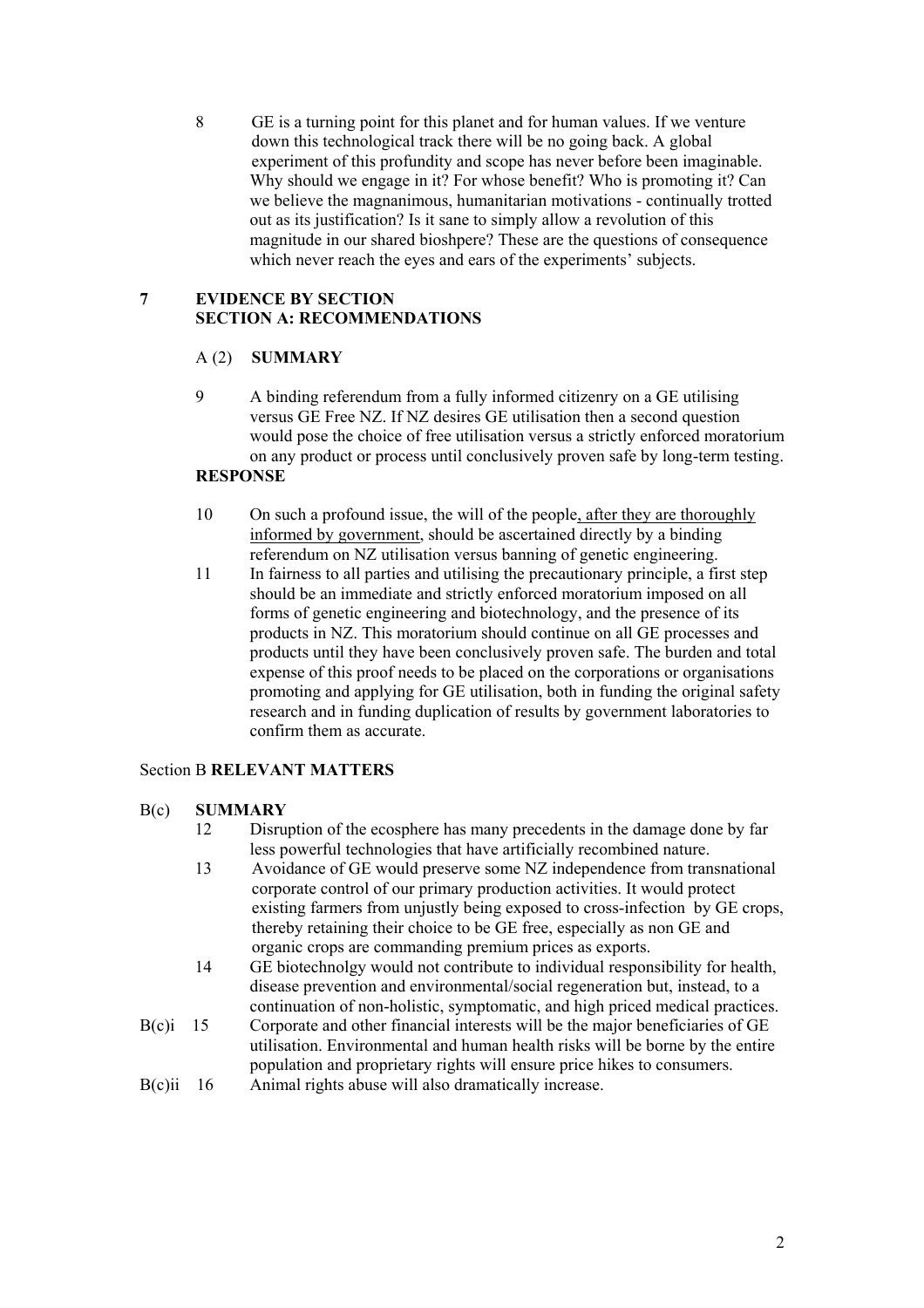# B(c) **RESPONSE**

- 17 It is an historically proven, self-evident law of nature that when man introduces artificial recombinations (or even unusual concentrations) of substances such as never occurred before in the natural world of physical matter and life on this planet, that disruption and dis-ease result. This has also very often been the result of simply introducing exotic species into environments where they did not naturally evolve. The intricate, interelated workings of the whole ecosphere are torn and thrown off balance and the individual symptoms will always be uncertain and unpredictable as to precisely how and when they will manifest - but manifest they will. We have seen so many of the degenerative mental and physical ailments of the current state of society result from artificial chemicals, radiation and even manipulated values.
- 18 New Zealand has a manifold opportunity in the avoidance of GE and its products. Firstly, instead of buying into expensive, high-tech options owned and monopolised by transnational corporations and becoming just another homogenous, nondescript minnow in the globalised whirlpool, NZ, by avoiding GE infection (and also cleaning up its chemically dependent farming practices), would become a premier source of uncontaminated primary production for export and domestic use. Not only would NZ be a healthier and wealthier nation, but NZ would provide a true service to the import needs of other peoples who are increasingly demanding and paying premium prices for guaranteed safe food.
	- 19 Secondly by avoiding the deployment of GE in medicine, NZ would pull back from another major step into commercialised and irresponsible "pseudohealing". Mental illness and major degenerative diseases and many minor diseases have been clearly linked to environmental, economic and social degradation. To proceed with high-profit, high-tech fixes for these problems is to be in continual denial of the true aetiology and prevention of disease.
	- 20 Thirdly, NZ could be once again, as in the nuclear-free debate, a source of empowerment and inspiration to peoples around the world, oppressed and damaged by the continuing ravages of financial priorities.
- $B(c)$  i 21 The benefits of using GE are monetary and will acrue to those financially interested in the promulgation of this technology, i.e. corporations and other patent holders, grant-seeking researchers and universities, attorneys, politicians and other investors plus the medical industry and food processing industry generally.
	- 22 The benefits of avoiding GE will be felt by all New Zealanders in the safety of not incorporating exotic proteins and viruses in their bodies; peace of mind concerning long-term consequences of such infection and its potential horizontal gene transfer, and in the safeguarding of the natural integrity of NZ's ecosystems.
	- 23 Organic farmers will not be compromised or put out of business by crosspollinating infection.
	- 24 Those in the tourism industry will be able to continue promoting NZ as a pristine environment unique in the world.
	- 25 New Zealanders in general and all farmers will benefit in not having the seed source of their food controlled by corporate patent monopoly.

B(c)ii

26 The risks of using GE biotechnology will be borne by all New Zealanders in the unpredictable forms of disruption which are certain to occur over time in their bodies and their ecosystems. As the environment and population become progressively infected, individual choice in the avoidance of this technology will disappear.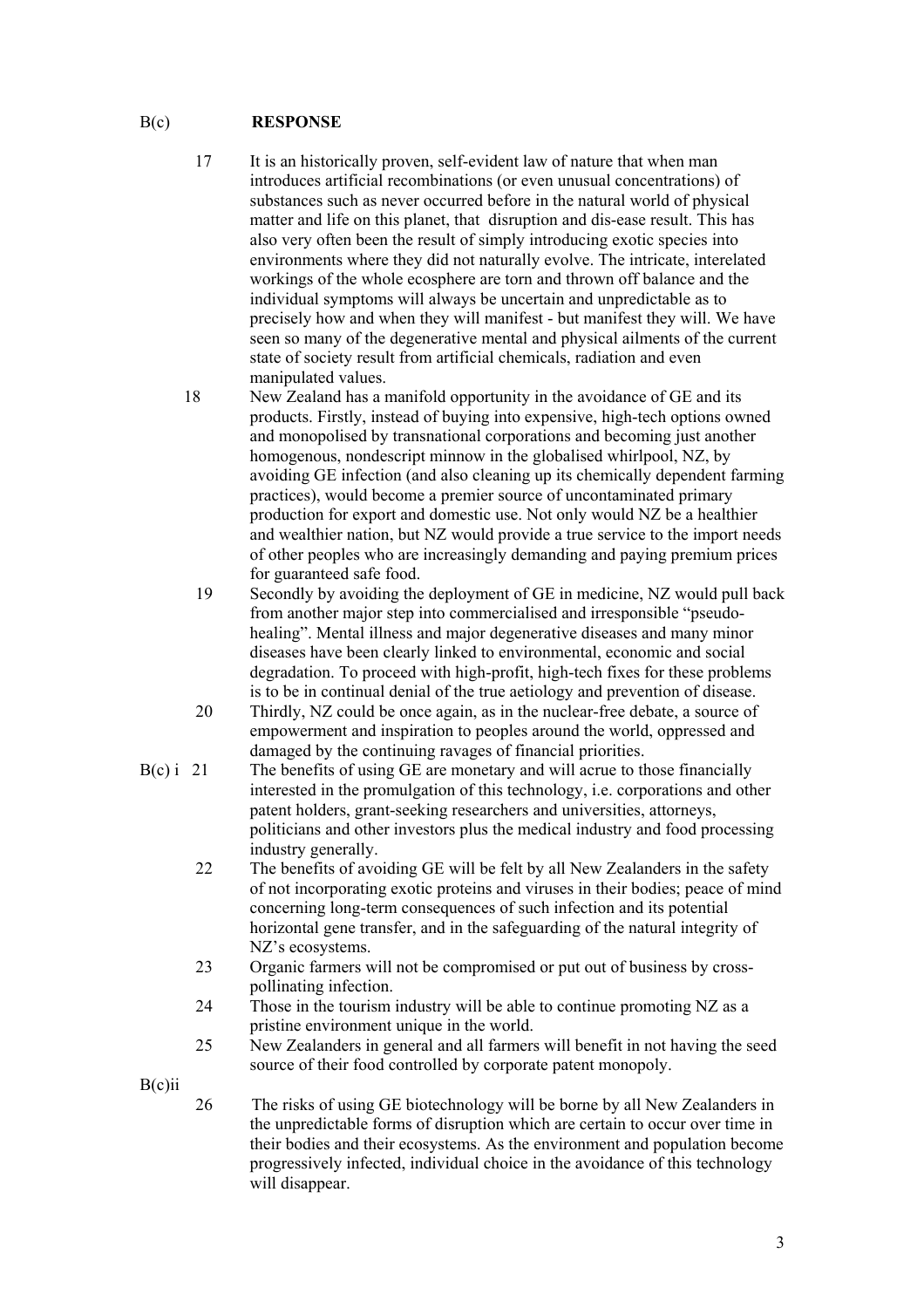- 27 The lower the income of a New Zealander, the more he or she will feel the sting of monopoly patent control of both food and medicine.
- 28 I also include the animals as a disadvantaged group who will be ruthlessly and arrogantly ravaged and dismembered as a living resource for this technology.
- 29 The group disadvantaged by the avoidance of this technology are all those who have invested in biotech and the corporate decision-makers who have put major resources into GE research, development and promotion in the hopes of massive returns in profit and control.

# B(d) **SUMMARY**

29 International legal obligations incurred undemocratically are not binding on sovereign citizens.

# **RESPONSE**

30 New Zealand citizens need feel no international legal obligation to disadvantage themselves or incur self-harm with regard to GE. NZ's entanglements in democracy and sovereignty destroying treaties, agreements and organisations (such as GATT, APEC, WTO) have been negotiated virtually in secret by unelected bureaucrats with no public consultation.

# B(e) **SUMMARY**

31 Damage to public and environmental health by commercial interests is so chaotic and widespread that perpetrators can rarely be identified. However lawsuits involving GE are still likely.

#### **RESPONSE**

32 As in toxic chemical and radiation damage to people and environment, the damage is cumulative, synergistic and occurs over the long term. Commerce and industry have been largely protected by these factors which create huge difficulties in pinpointing which products, processes and wastes are responsible for which diseases – with the burden of proof usually falling on the victim. In most cases, the practitioners of GE will similarly be exonerated by default when GE contributes to and amplifies the chaotic range of human, animal and plant disease. In any case, if NZ society was to add GE to its health burdens, it would in all likelihood still precipitate enough personal and class action lawsuits to make the patent attorneys envious.

# B(f) **SUMMARY**

33 Property rights in the commons of life are ethically untenable and unjustifiable.

# **RESPONSE**

34 It is, in my opinion, the most severe perversion of justice, ethics and any rational concept of property law, to grant anyone of any nation intellectual property rights of any kind based on their tinkering with or "discovery" of life forms which are the common heritage of all peoples. To allow any person or organisation to usurp ownership of life-forms which they did not and could not create (but have merely toyed with in a relatively superficial though dangerous way) is indicative of the true intent and motivation behind TRIPS, GATT and similar transnational schemes.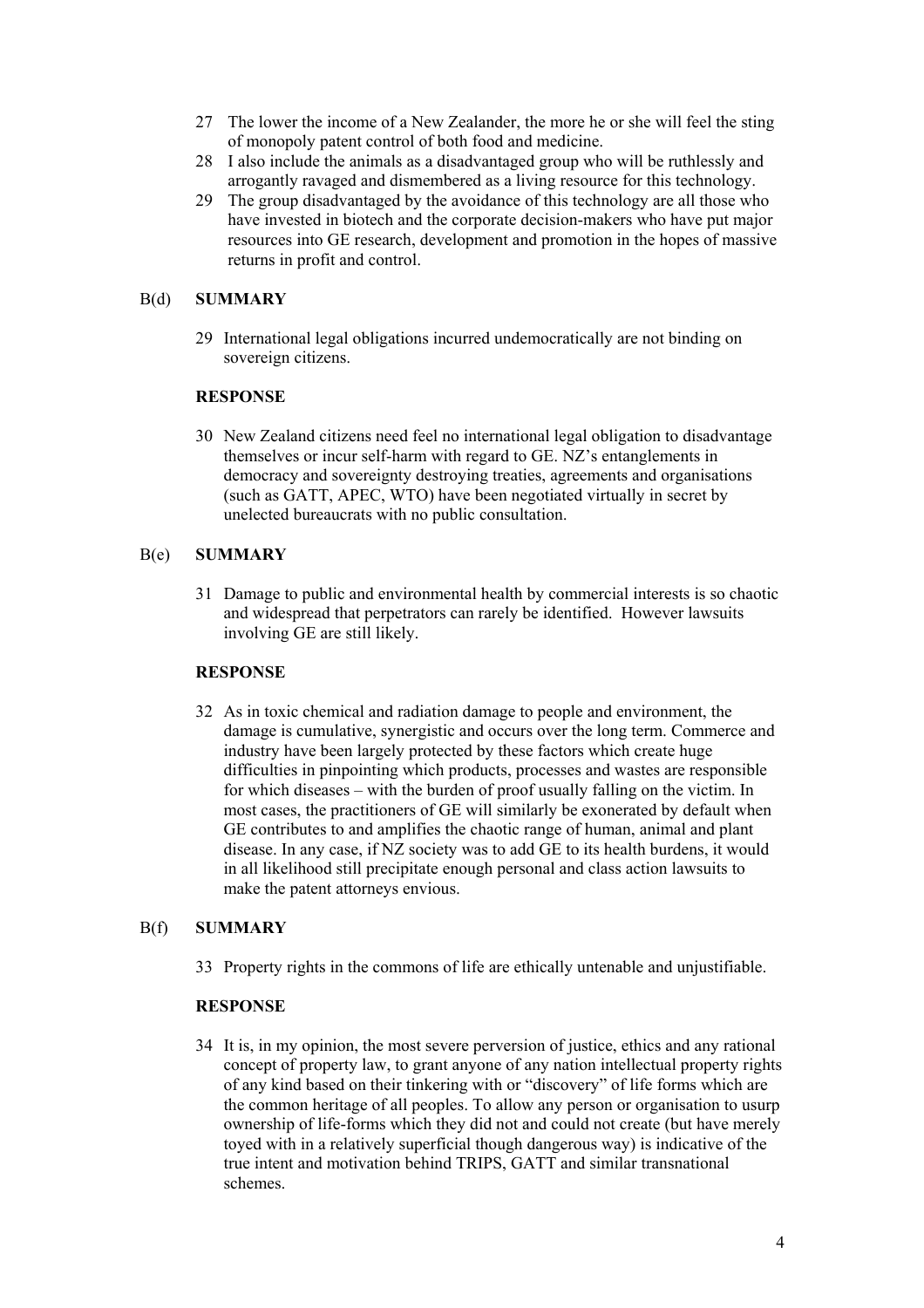## B(h) **SUMMARY**

35 A human health or ecological catastrophe is an unfortunate way to aquire perspective and wisdom.

## **RESPONSE**

36 Global developments can impact decisions in ironic ways. We can only hope that it does not take the wake-up call of a GE environmental catastrophe overseas to open our eyes in the way that Three Mile Island and Chernobyl impacted on the course of nuclear proliferation.

#### B(i) **SUMMARY**

37 NZ has the opportunity to fill a niche market in pure/safe primary products to a growing world demand. It also has an opportunity to become a unique natural world heritage environment contrasting with many other tourist destinations.

# **RESPONSE**

38 NZ could be the premier supplier of safe, natural organic food and other products to the world by avoiding the use of GE biotechnology. This would put NZ in a strong economic position based on supplying unique primary products to a growing demand, versus joining the pack as an insignificant competitor with our prices externally controlled by the global market. A non-GE infected New Zealand could also become known as a world heritage environment, where the bioscape as it has naturally evolved still exists.

#### B(j) **SUMMARY**

39 Public interest and understanding of GE biotechnology has already been limited and manipulated. In spite of this, high levels of concern already exist in the areas of most obvious immediate impact such as food.

#### **RESPONSE**

- 40 Public interest in GE has largely been manipulated, propagandised, or subdued by commercial interests and their influence over (and fraternity with), corporate owned and controlled mass media. It is therefore misleading to appraise the amount of public interest and the form it has taken based on the largely spindoctored information, disinformation or omissions it has been subject to. However the current state of public perception might be summed up as follows:
- J(i) 41 Intuitive unease with mutated food, knee-jerk belief in the latest touted miracle high-tech quick fix of gene therapy and xenotransplantation as it serves their own needs, and a general feeling that they as consumers should have a choice.
- J(ii) 42 Though the mass media has repeatedly slanted the debate towards assurances of safety for the environment/biosphere, the public has heard smatterings of other views and is probably largely confused unless personal initiative is used to delve deeper into alternative sources of information.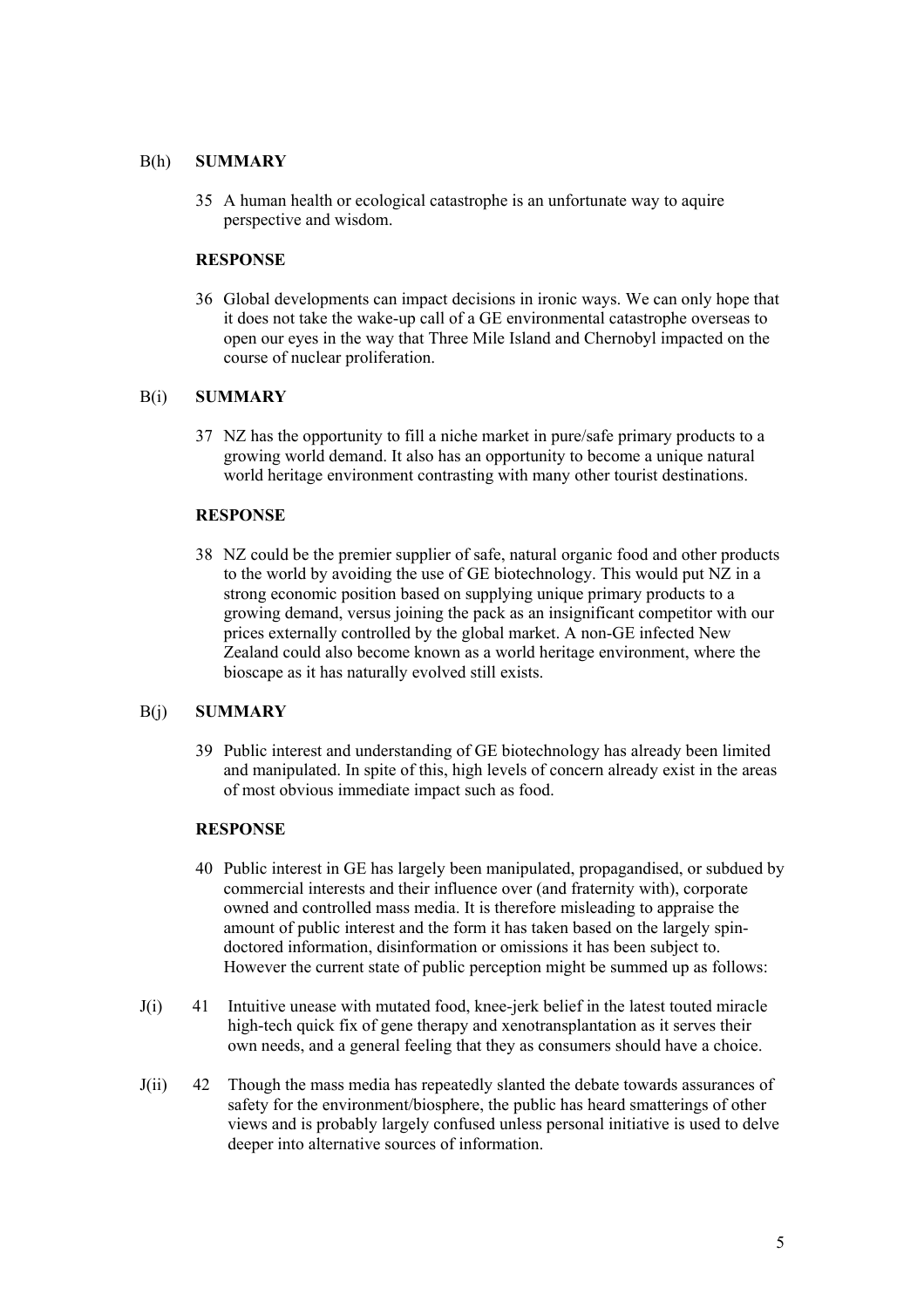- J(iii) 43 The public has been subjected to heavy propaganda in the economic area creating a belief that NZ will suffer economically and be left behind in the dark ages if GE is not embraced in at least the areas of research, innovation, business development and exports with the possible exception of food.
- J(iv) 44 Certain segments of the public and many Maori people already have serious ethical and cultural concerns in spite of media whitewash of the issues.

# B(k) **SUMMARY**

45 Key issues surrounding the use of GE are enumerated below:

# **RESPONSE**

# 46 Ethical Issues

- Ownership of life forms
- Animal rights and xenotransplantation
- Reinforcement of non-holistic, symptomatic, non-preventative medical practice.
- Reinforcement of outdated paradigms: fragmented, determinist, mechanist and reductionist world views.
- Reckless and premature imposition of new technology by corporate interests on citizens without consultation, open channels of information, debate and consent or effective government regulatory intervention.
- Potential burgeoning of eugenics.

# 47 Cultural Issues

- Indigenous peoples' rights and their power of veto over the tampering with indigenous flora, fauna and environment.
- Spiritual frameworks and belief systems regarding nature and man's relationship to it.

#### 48 Environmental Issues

- Pollution which reproduces itself exponentially.
- Horizontal gene transfer the high potential for mutating existing disease organisms and genetic recombinations unleashing new epidemics.
- Introduction of exotic species onto the planet in spite of disastrous past experience with merely inappropriate geographic translocations of species which later become pests.

#### 49 Social Issues

- Subversion of free information, democratic choice and rule of the majority by the minority elite financial interests which promote GE.
- Subversion of national sovereignty by international agreements pressuring a free people to accept GE under threat of economic sanctions ostensibly to eliminate "obstructions to free trade."

#### 50 Economic Issues

If GE is utilised:

 There will be an irreparable loss of the opportunity to specialise in safe and natural/organic primary production exports; rising prices of medicine, food and